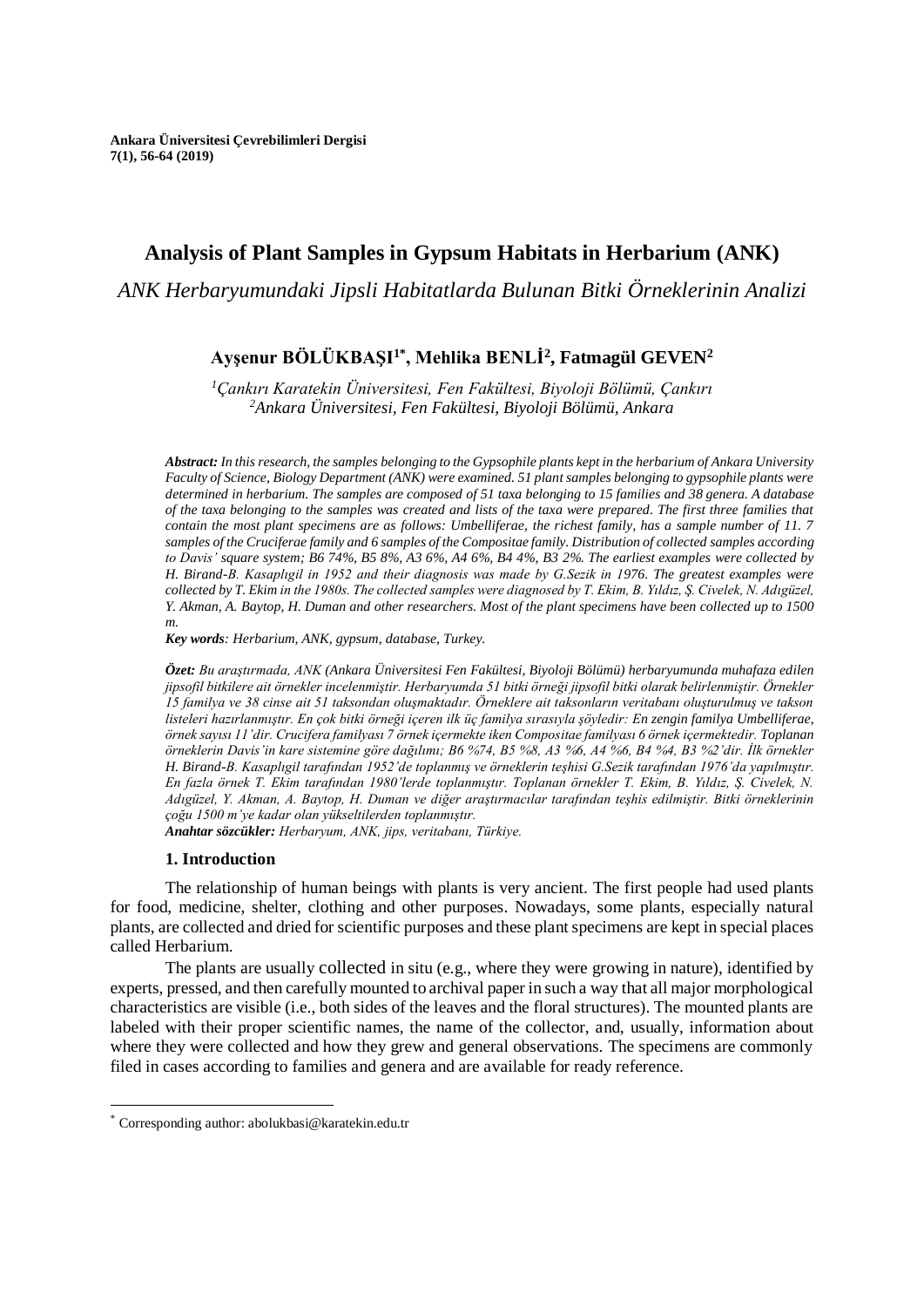Herbarium collections are often housed in [botanical gardens](https://www.britannica.com/science/botanical-garden-study-and-exhibition-garden), [arboretums](https://www.britannica.com/science/arboretum), natural history museums, and universities. The largest herbaria, many of which are in Europe, contain several million specimens, some of which date back hundreds of years. Herbaria are the "dictionaries" of the plant kingdom and provide comparative material that is indispensable for studies in plant [taxonomy](https://www.britannica.com/science/taxonomy) and systematics. Given that nearly every plant species has a dried "type specimen" on which its description and Latin name are based, taxonomic disputes are commonly resolved by referencing type specimens in herbaria. The collections are also essential to the proper naming of unknown plants and to the identification of new species (Anonymous, 2018).

Paste of dried plant samples to cartons was first applied by Italian botanist Lucca Ghini (1490- 1556) (Bellorini, 2016). In the herbarium sample label information, the plant sample has the name of the family and the name of the plant and the number of the plant sample. It also includes the place where the plant sample was collected, the height and date it was collected, the name of the person collecting the sample, the name of the person who named the sample, and other information (habitat, habitus properties, etc.). Samples are grouped as species, genus, family. It is stored horizontally in special cabinets. The arrangement of the cabinets can be in the accepted evolutionary order or in alphabetical order.

ANK Herbarium is visited by a large number of domestic and foreign botanists each year, comparing the herbarium specimens collected in their research with the herbarium specimens and taking advantage of the largely ANK Herbarium (Figure 1). In this study, the samples of the gypsicol plants in the ANK Herbarium, which has a large preperation in the floristic investigations, were analyzed.



Figure 1**.** Herbarium ANK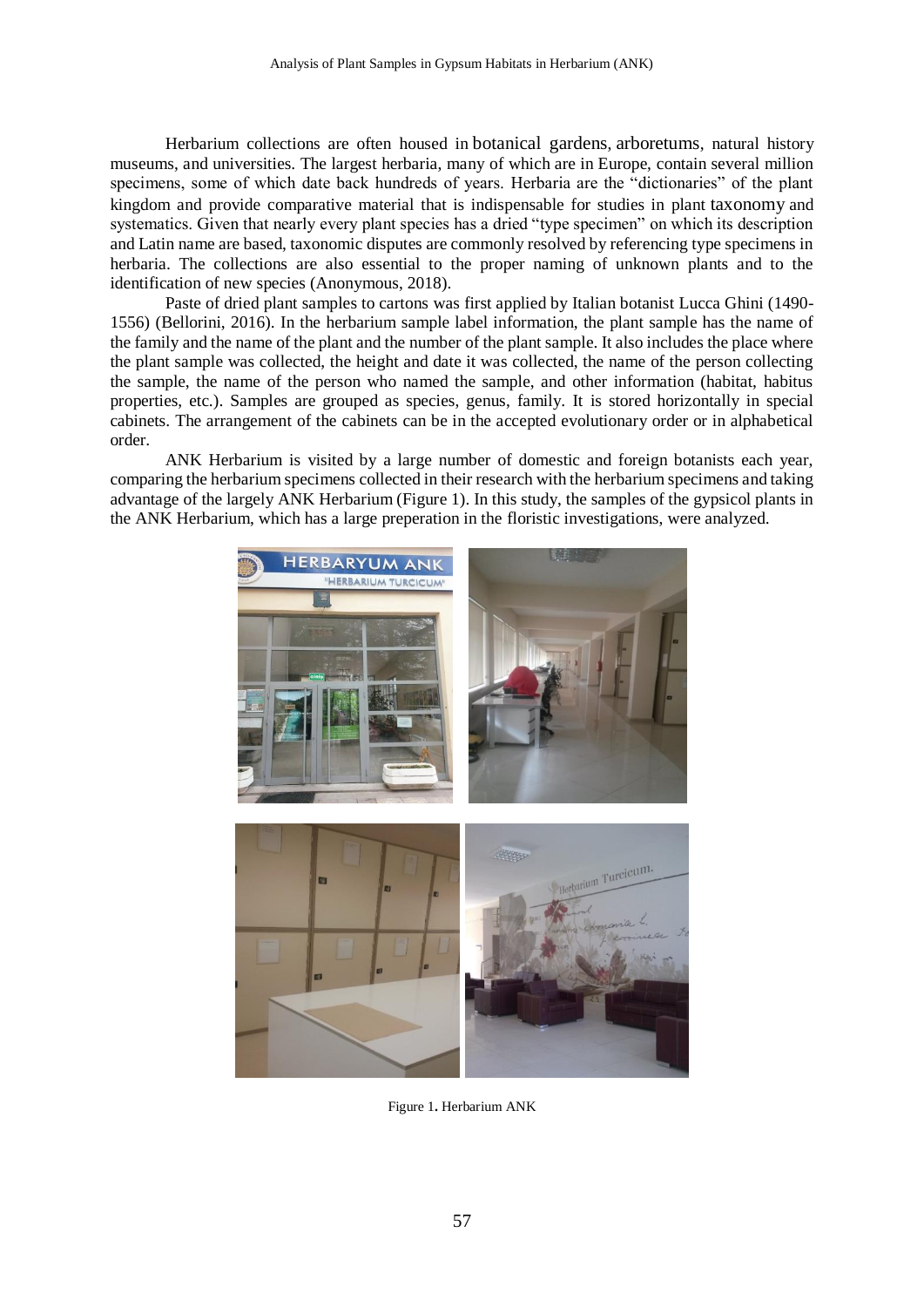### **2. Material and Methods**

Between 1933 and 1988, many foreign and Turkish researchers in Herbarium (ANK) collected 51 plant specimens of gypsophile plants, which were gathered as herbarium specimens, as well as species list and study material of specimens. Control of information on these samples; 'Flora Europea Vol I' (Tutin 1964), 'Flora of the East Aegean Islands' (Davis, 1965; Davis *et al.,* 1988; Güner, 2000), 'Flore de J'Iran' (Parsa, 1951), and Distibution Maps (Donner, 1990). Various botanical books have been used (Heywood, 1978; Hickey and King, 1997; Birand, 1952; Brummit and Powell, 1992; Baytop, 1998). Referred to Med Checklist (Grauter *et al.,* 1956) and Index Kewensis (Durand ve Jackson, 1886- 1895) for control purposes.

Taxons are listed alphabetically. Name, height, date, habitat, name of the place where the plant was gathered together with the inventory number if given together with the collector. Based on the list prepared previously under the DOS operating system, the data which has been destroyed, each sample is handed one by one and the data belonging to the samples are renewed and the taxon list belonging to the samples is prepared by bringing it into working state under Windows. Photographs of plant specimens were taken and added to the plant list, some of the photographs were given as figures. The database program was used to prepare the lists (Geven *et al.*, 2008, 2014).

At the end of the work, the corrugated cardboard and sheath of the plant specimens were renewed and the plant specimens were arrayed in accordance with the flora arrangement, depending on the improvement and listing of the plants.

All plant samples used as material were examined with care not to be harmed during the study, plant lists belonging to taxa were prepared and they were taken under protection by the Ankara University Science Faculty Herbarium (ANK).

#### **3. Results**

Ankara University Faculty of Science Herbarium (ANK) has 51 samples of gypsophile plants. These examples were collected by many researchers between 1952 and 1985. The collected samples were diagnosed by T. Ekim, B. Yıldız, Ş. Civelek, N. Adıgüzel, Y. Akman, A. Baytop, H. Duman and other researchers.

As a result of the examination of herbarium specimens, it has determined that plant samples grown in gypsiferous soils belong to 15 families. Search, display and printout of plant samples are prepared using the database program running under Windows operating system (Figure 2). A list of some taxa belonging to plant specimens grown in gypsiferous soils are given in Table 1. Herbarium list of plant samples collected in 1980 are given in Table 2. In addition, the herbarium list of plant samples which is collected from 1500 m are given in Table 3.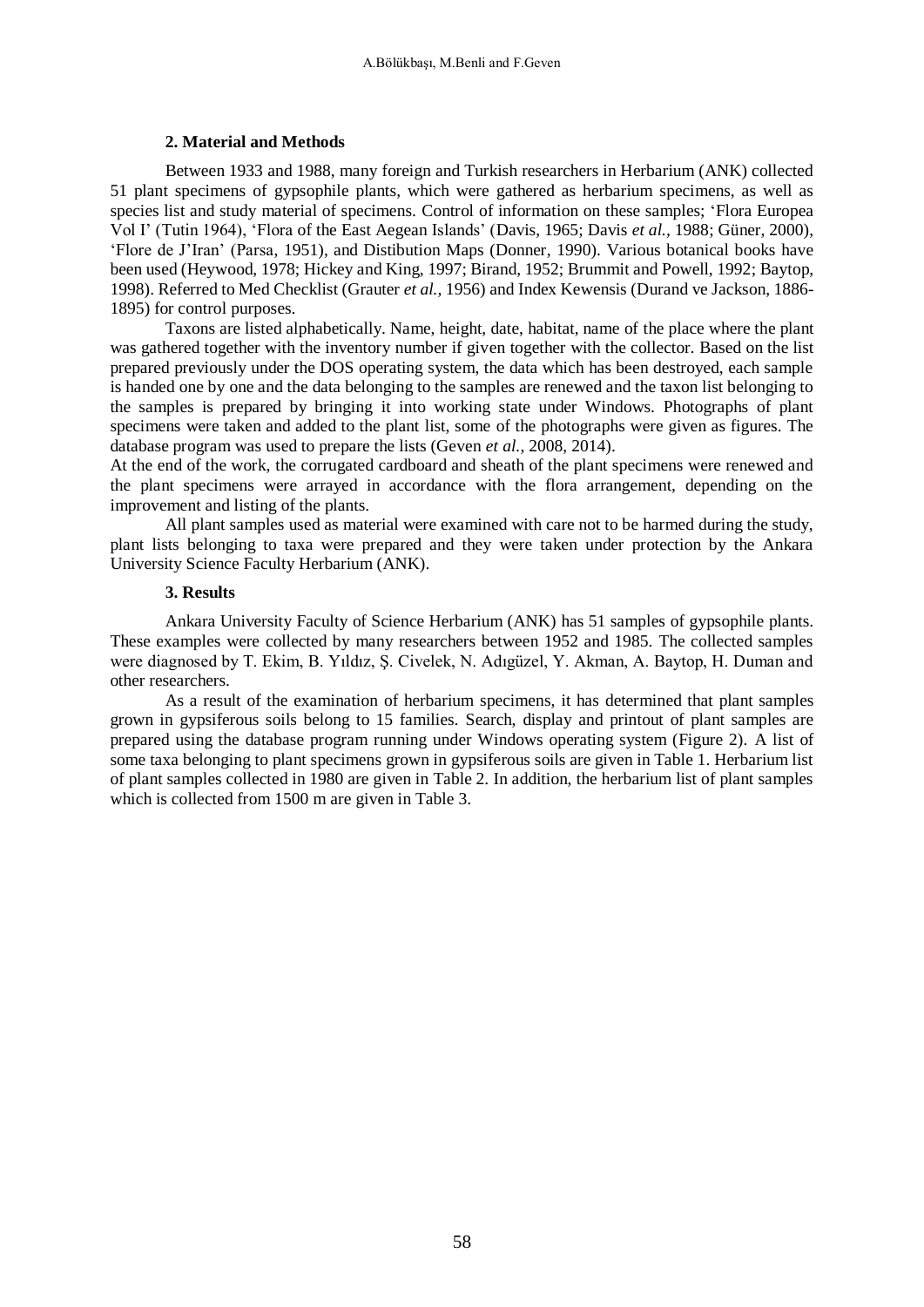#### Analysis of Plant Samples in Gypsum Habitats in Herbarium (ANK)



Figure 2. Database Program (search page, diagram of the families and distrubition area)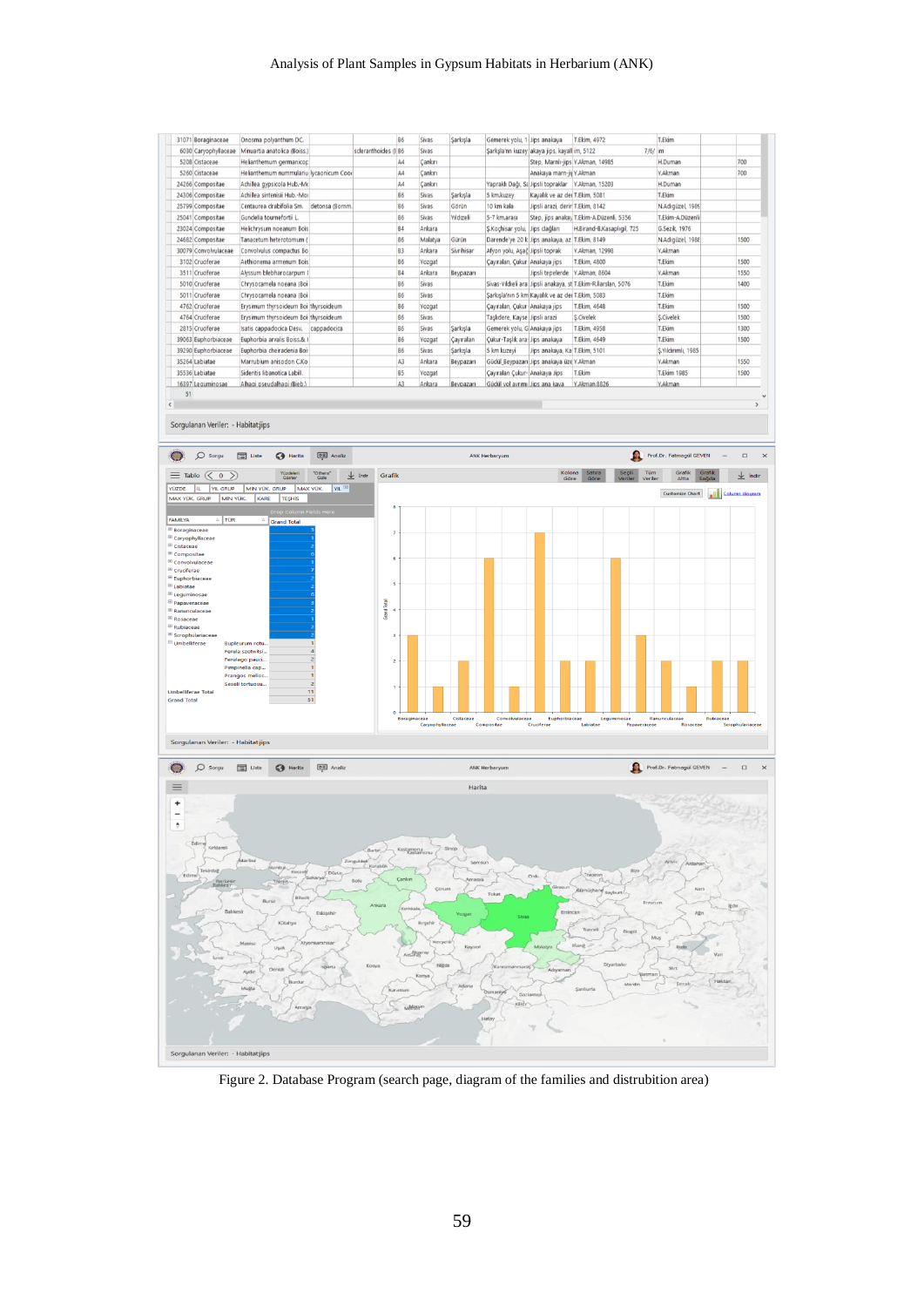| Family           | <b>Species</b>                                                                    | Square         | Province            |  |  |
|------------------|-----------------------------------------------------------------------------------|----------------|---------------------|--|--|
| Boraginaceae     | Cerinthe minor L. subsp. auriculata (Ten.) Domac                                  | <b>B6</b>      | Yozgat (Çayıralan)  |  |  |
| Boraginaceae     | Moltkia coerulea Lehm.                                                            | <b>B6</b>      | Sivas (Yıldızeli)   |  |  |
| Boraginaceae     | Onosma polyanthum DC.                                                             | B <sub>6</sub> | Sivas (Şarkışla)    |  |  |
| Caryophyllaceae  | Minuartia anatolica (Boiss.) Woron. var. scleranthoides (Boiss. & Noe)<br>McNeill | B6             | <b>Sivas</b>        |  |  |
| Cistaceae        | Helianthemum germanicopolitanum Bornm.                                            | A4             | <b>Çankırı</b>      |  |  |
| Cistaceae        | Helianthemum nummularium (L.) Mill. subsp. lycaonicum Coode &<br>Cullen           | A <sub>4</sub> | Çankırı             |  |  |
| Compositae       | Achillea gypsicola Hub.-Mor.                                                      | A4             | Cankırı             |  |  |
| Compositae       | Achillea sintenisii Hub.-Mor.                                                     | B <sub>6</sub> | Sivas (Sarkışla)    |  |  |
| Compositae       | Centaurea drabifolia Sm. subsp. detonsa (Bornm.) Wagenitz                         | B6             | Sivas (Gürün)       |  |  |
| Compositae       | Gundelia tournefortii L.                                                          | B6             | Sivas (Yıldızeli)   |  |  |
| Compositae       | Helichrysum noeanum Boiss.                                                        | <b>B</b> 4     | Ankara              |  |  |
| Compositae       | Tanacetum heterotomum (Bornm.) Grierson                                           | B6             | Malatya (Gürün)     |  |  |
| Convolvulaceae   | Convolvulus compactus Boiss.                                                      | B <sub>3</sub> | Ankara (Sivrihisar) |  |  |
| Cruciferae       | Aethionema armenum Boiss.                                                         | B6             | Yozgat              |  |  |
| Cruciferae       | Alyssum blebharocarpum Dudley & Hub.-Mor.                                         | <b>B</b> 4     | Ankara (Beypazarı)  |  |  |
| Cruciferae       | Chrysocamela noeana (Boiss.) Boiss.                                               | B <sub>6</sub> | <b>Sivas</b>        |  |  |
| Cruciferae       | Erysimum thyrsoideum Boiss. subsp. thyrsoideum                                    | B6             | Yozgat, Sivas       |  |  |
| Cruciferae       | Isatis cappadocica Desv. subsp. cappadocica                                       | B6             | Sivas (Şarkışla)    |  |  |
| Euphorbiaceae    | <i>Euphorbia arvalis</i> Boiss.& Heldr.                                           | B6             | Yozgat (Çayıralan)  |  |  |
| Euphorbiaceae    | Euphorbia cheiradenia Boiss.& Hohen.                                              | B6             | Sivas (Şarkışla)    |  |  |
| Labiatae         | Marrubium anisodon C.Koch.                                                        | A <sub>3</sub> | Ankara (Beypazarı)  |  |  |
| Labiatae         | Sideritis libanotica Labill.                                                      | B <sub>5</sub> | Yozgat              |  |  |
| Leguminosae      | Alhagi pseudalhagi (Bieb.) Desv.                                                  | A <sub>3</sub> | Ankara (Beypazarı)  |  |  |
| Leguminosae      | Astragalus onobrychis L.                                                          | B <sub>5</sub> | Yozgat (Çayıralan)  |  |  |
| Leguminosae      | Astragalus pennatulus Hub.-Mor.& Chamb.                                           | B <sub>6</sub> | Sivas               |  |  |
| Leguminosae      | Medicago falcata L.                                                               | B6             | Sivas, Yozgat       |  |  |
| Leguminosae      | Vicia cracca L. subsp. stenophylla Vel.                                           | B <sub>6</sub> | Yozgat (Çayıralan)  |  |  |
| Papaveraceae     | Glaucium corniculatum (L.) Rud. subsp. refractum (Nab.) Cullen                    | B <sub>6</sub> | Sivas               |  |  |
| Papaveraceae     | Papaver fugax Poiret var. fugax                                                   | B6             | Yozgat              |  |  |
| Papaveraceae     | Papaver rhoeas L.                                                                 | B <sub>6</sub> | Yozgat              |  |  |
| Ranunculaceae    | Consolida orientalis (Gay.) Schröd.                                               | B <sub>5</sub> | Yozgat (Çayıralan)  |  |  |
| Ranunculaceae    | Ranunculus cuneatus Boiss.                                                        | B <sub>6</sub> | Sivas (Şarkışla)    |  |  |
| Rosaceae         | Amygdalus orientalis Miller.                                                      | B <sub>6</sub> | Sivas (Şarkışla)    |  |  |
| Rubiaceae        | Callipeltis cucullaria (L.) Steven                                                | B <sub>6</sub> | Yozgat              |  |  |
| Rubiaceae        | Galium humifusum Bieb.                                                            | <b>B6</b>      | <b>Sivas</b>        |  |  |
| Scrophulariaceae | Verbascum gypsicola M.Vural & M.Aydoğdu                                           | A <sub>3</sub> | Ankara (Beypazarı)  |  |  |
| Scrophulariaceae | Veronica pectinata L.                                                             | B6             | Yozgat (Çayıralan)  |  |  |
| Umbelliferae     | Bupleurum rotundifolium L.                                                        | B <sub>5</sub> | Yozgat (Çayıralan)  |  |  |
| Umbelliferae     | Ferula szotwitsiana DC.                                                           | B <sub>6</sub> | <b>Sivas</b>        |  |  |
| Umbelliferae     | Ferulago pauciradiata Boiss.& Heldr.                                              | B <sub>6</sub> | <b>Sivas</b>        |  |  |
| Umbelliferae     | Pimpinella cappadocica Boiss. et Bal. var. cappadocica                            | B6             | Yozgat (Çayıralan)  |  |  |
| Umbelliferae     | Prangos meliocarpoides Boiss. var. meliocarpoides                                 | B <sub>6</sub> | <b>Sivas</b>        |  |  |
| Umbelliferae     | Seseli tortuosum L.                                                               | B <sub>6</sub> | <b>Sivas</b>        |  |  |

Table 1. List of taxa belonging to plant samples growing in gypsiferous soils (600 m - 1600 m)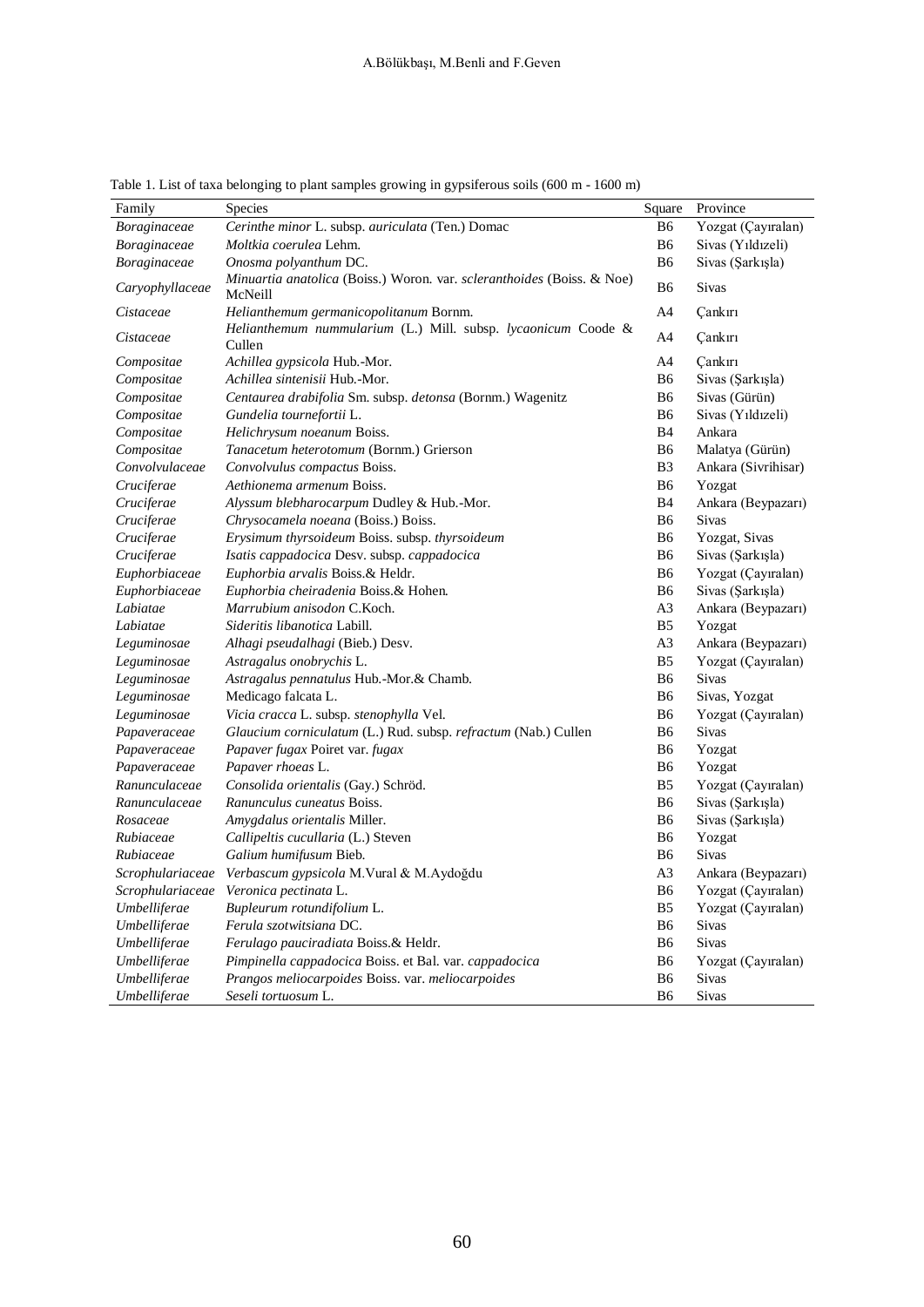| Family           | Species                                                                                        | Square         | Province           |  |
|------------------|------------------------------------------------------------------------------------------------|----------------|--------------------|--|
| Boraginaceae     | Cerinthe minor L. subsp. auriculata (Ten.) Domac                                               | <b>B6</b>      | Yozgat (Çayıralan) |  |
| Boraginaceae     | Onosma polyanthum DC.                                                                          | B <sub>6</sub> | Sivas (Sarkışla)   |  |
| Caryophyllaceae  | <i>Minuartia anatolica</i> (Boiss.) Woron. var. <i>scleranthoides</i> (Boiss. & Noe)<br>McNeil | B <sub>6</sub> | <b>Sivas</b>       |  |
| Compositae       | Achillea sintenisii Hub.-Mor.                                                                  | B <sub>6</sub> | Sivas (Sarkışla)   |  |
| Cruciferae       | Aethionema armenum Boiss.                                                                      | B6             | Yozgat             |  |
| Cruciferae       | Chrysocamela noeana (Boiss.) Boiss.                                                            | B6             | <b>Sivas</b>       |  |
| Cruciferae       | Erysimum thyrsoideum Boiss. subsp. thyrsoideum                                                 | B6             | Yozgat             |  |
| Cruciferae       | Isatis cappadocica Desv. subsp. cappadocica                                                    | B <sub>6</sub> | Sivas (Sarkışla)   |  |
| Euphorbiaceae    | Euphorbia arvalis Boiss.& Heldr.                                                               | B <sub>6</sub> | Yozgat (Çayıralan) |  |
| Euphorbiaceae    | Euphorbia cheiradenia Boiss.& Hohen.                                                           | B6             | Sivas (Sarkışla)   |  |
| Labiatae         | Sideritis libanotica Labill.                                                                   | B <sub>5</sub> | Yozgat             |  |
| Leguminosae      | Astragalus onobrychis L.                                                                       | B <sub>5</sub> | Yozgat (Cayıralan) |  |
| Leguminosae      | Medicago falcata L.                                                                            | B <sub>6</sub> | Yozgat             |  |
| Leguminosae      | <i>Vicia cracca</i> L. subsp. <i>stenophylla</i> Vel.                                          | B6             | Yozgat (Çayıralan) |  |
| Papaveraceae     | Glaucium corniculatum (L.) Rud. subsp. refractum (Nab.) Cullen                                 | B6             | <b>Sivas</b>       |  |
| Papaveraceae     | Papaver fugax Poiret var. fugax                                                                | B6             | Yozgat             |  |
| Papaveraceae     | Papaver rhoeas L.                                                                              | B6             | Yozgat             |  |
| Ranunculaceae    | Consolida orientalis (Gay.) Schröd.                                                            | B <sub>5</sub> | Yozgat (Çayıralan) |  |
| Ranunculaceae    | Ranunculus cuneatus Boiss.                                                                     | B <sub>6</sub> | Sivas (Sarkışla)   |  |
| Rosaceae         | Amygdalus orientalis Miller.                                                                   | B6             | Sivas (Sarkışla)   |  |
| Rubiaceae        | Callipeltis cucullaria (L.) Steven                                                             | B <sub>6</sub> | Yozgat             |  |
| Scrophulariaceae | Veronica pectinata L.                                                                          | B <sub>6</sub> | Yozgat (Çayıralan) |  |
| Umbelliferae     | Bupleurum rotundifolium L.                                                                     | B <sub>5</sub> | Yozgat (Cayıralan) |  |
| Umbelliferae     | Pimpinella cappadocica Boiss. et Bal. var. cappadocica                                         | B6             | Yozgat (Çayıralan) |  |

Table 2. Herbarium list of plant samples collected in 1980

Table 3. Herbarium list of plant samples which is collected from 1500 m

| Family           | <b>Species</b>                                                   | Square    | Province           | Min(m) | Max(m) |
|------------------|------------------------------------------------------------------|-----------|--------------------|--------|--------|
| Boraginaceae     | minor L. subsp. <i>auriculata</i><br>Cerinthe<br>(Ten.)<br>Domac | <b>B6</b> | Yozgat (Cayıralan) | 1500   | 1600   |
| Compositae       | <i>Tanacetum heterotomum</i> (Bornm.) Grierson                   | B6        | Malatya (Gürün)    | 1500   | 1600   |
| Cruciferae       | Aethionema armenum Boiss.                                        | B6        | Yozgat             | 1500   | 1600   |
| Cruciferae       | Erysimum thyrsoideum Boiss. subsp. thyrsoideum                   | <b>B6</b> | Yozgat             | 1500   | 1600   |
| Cruciferae       | Erysimum thyrsoideum Boiss. subsp. thyrsoideum                   | <b>B6</b> | <b>Sivas</b>       | 1500   |        |
| Euphorbiaceae    | Euphorbia arvalis Boiss.& Heldr.                                 | B6        | Yozgat (Cayıralan) | 1500   | 1600   |
| Labiatae         | <i>Sideritis libanotica</i> Labill.                              | B5        | Yozgat             | 1500   | 1600   |
| Leguminosae      | Medicago falcata L.                                              | B6        | Yozgat             | 1500   | 1600   |
| Leguminosae      | Vicia cracca L. subsp. stenophylla Vel.                          | <b>B6</b> | Yozgat (Cayıralan) | 1500   | 1600   |
| Papaveraceae     | <i>Papaver fugax Poiret</i>                                      | B6        | Yozgat             | 1500   | 1600   |
| Papaveraceae     | Papaver rhoeas L.                                                | <b>B6</b> | Yozgat             | 1500   | 1600   |
| Ranunculaceae    | Consolida orientalis (Gay.) Schröd.                              | B5        | Yozgat (Cayıralan) | 1500   | 1600   |
| Rubiaceae        | Callipeltis cucullaria (L.) Steven                               | B6        | Yozgat             | 1500   | 1600   |
| Scrophulariaceae | Veronica pectinata L.                                            | B6        | Yozgat (Cayıralan) | 1500   | 1600   |
| Umbelliferae     | Bupleurum rotundifolium L.                                       | B5        | Yozgat (Cayıralan) | 1500   | 1600   |
| Umbelliferae     | <i>Pimpinella cappadocica</i> Boiss. et Bal.                     | B6        | Yozgat (Çayıralan) | 1500   | 1980   |

#### **4. Discussion and Conclusion**

51 plant samples belonging to gypsophile plants were determined in herbarium. The samples are composed of 51 taxa belonging to 15 families and 38 genera. The distribution and number of taxa according to their families are given in Table 4 and Figure 3. A database of samples of the taxa has been created and various lists of taxa have been prepared. The order of the other data is as follows: Distribution of taxa by collection date (Figure 4), Distribution of taxa according to diagnosticians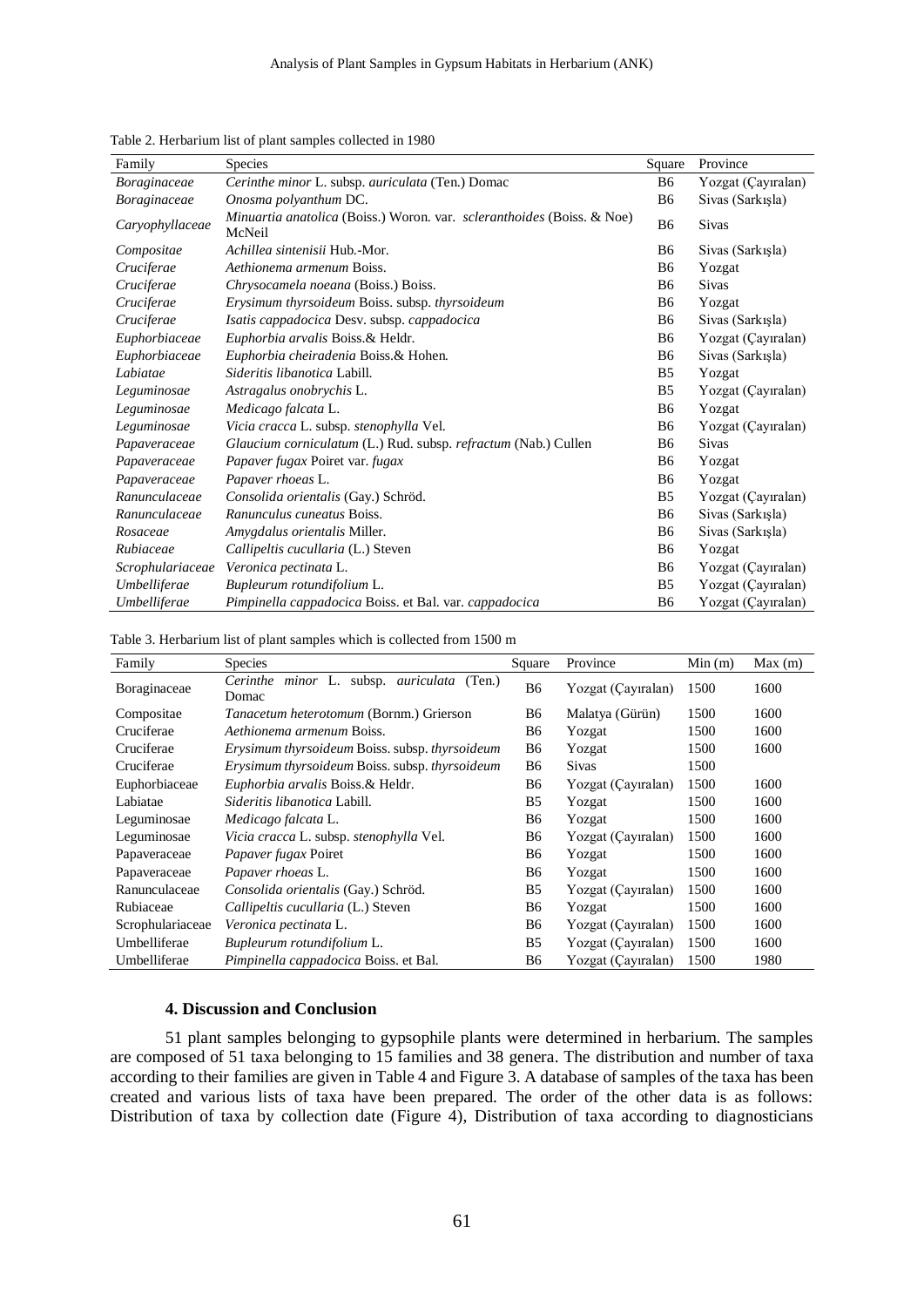(Figure 5), Distribution of taxa according to the square system (Figure 6). During herbarium studies, care has been taken to work without harming plant specimens. In addition to this, some of the cover and cardboard of the damaged samples in ANK have been changed, the labels on them have been renewed as appropriate and the plants in the cartons have been arranged according to their genus and species order. The photographs of the specimens were taken, various lists were prepared and protected under the ANK Herbarium to be offered to the researchers.

| <b>Families</b>     | Taxa           |
|---------------------|----------------|
| Rosaceae            | 1              |
| Caryophyllaceae     | 1              |
| Ranunculaceae       | 2              |
| Labiatae            | 2              |
| Rubiaceae           | $\overline{c}$ |
| Scrophulariaceae    | 2              |
| Cistaceae           | $\overline{c}$ |
| Euphorbiaceae       | 2              |
| <i>Boraginaceae</i> | 3              |
| Papaveraceae        | 3              |
| Leguminosae         | 6              |
| Compositae          | 6              |
| Cruciferae          | 7              |
| Umbelliferae        | 11             |
| Total               | 51             |

Table 4. Distribution and number of taxa according to family



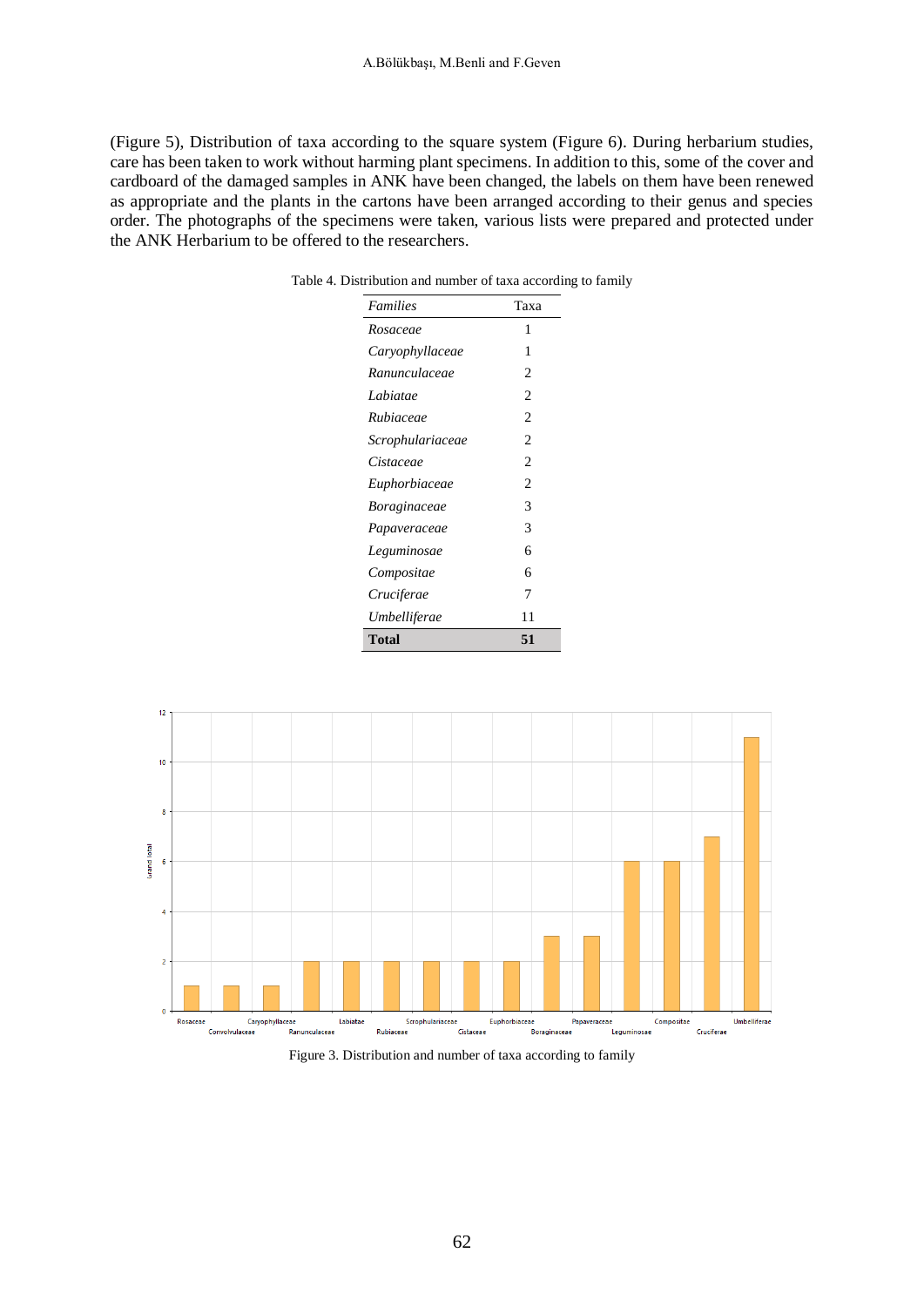